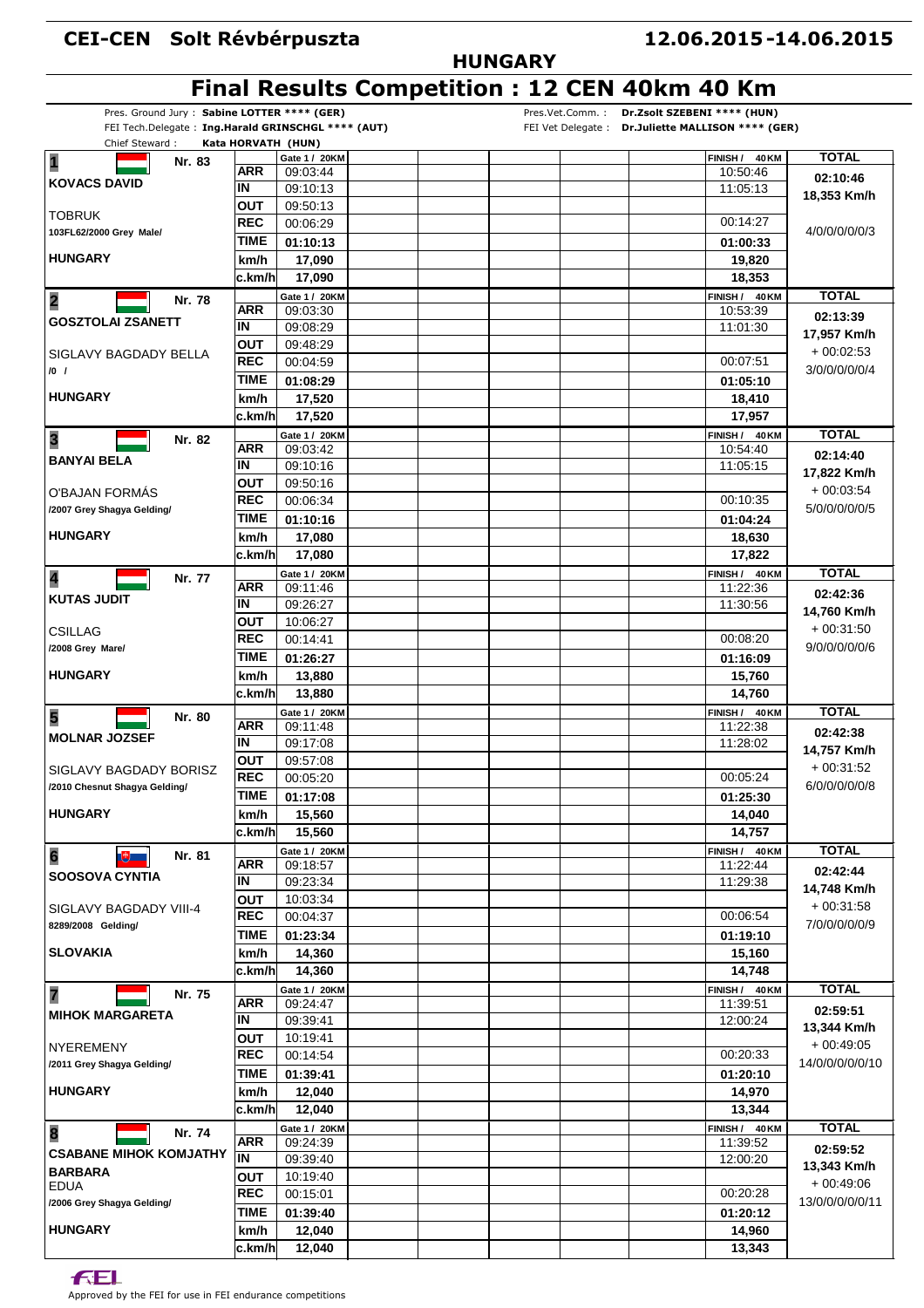## **CEI-CEN Solt Révbérpuszta**

## **HUNGARY**

|                                                    |                    |                           |  |  | <b>Final Results Competition : 12 CEN 40km 40 Km</b> |                                                   |                    |
|----------------------------------------------------|--------------------|---------------------------|--|--|------------------------------------------------------|---------------------------------------------------|--------------------|
| Pres. Ground Jury: Sabine LOTTER **** (GER)        |                    |                           |  |  | Pres.Vet.Comm.: Dr.Zsolt SZEBENI **** (HUN)          |                                                   |                    |
| FEI Tech.Delegate: Ing.Harald GRINSCHGL **** (AUT) |                    |                           |  |  |                                                      | FEI Vet Delegate: Dr.Juliette MALLISON **** (GER) |                    |
| Chief Steward:                                     | Kata HORVATH (HUN) |                           |  |  |                                                      |                                                   | <b>TOTAL</b>       |
| 9<br>Nr. 87                                        | ARR                | Gate 1 / 20KM<br>09:24:44 |  |  |                                                      | FINISH / 40 KM<br>11:39:53                        |                    |
| <b>HASILLO TAMAS</b>                               | IN                 | 09:39:45                  |  |  |                                                      | 12:00:31                                          | 02:59:53           |
|                                                    | OUT                | 10:19:45                  |  |  |                                                      |                                                   | 13,342 Km/h        |
| KOPPANY                                            | <b>REC</b>         | 00:15:01                  |  |  |                                                      | 00:20:38                                          | $+00:49:07$        |
| $/0$ /                                             |                    |                           |  |  |                                                      |                                                   | 15/0/0/0/0/0/12    |
|                                                    | TIME               | 01:39:45                  |  |  |                                                      | 01:20:08                                          |                    |
| <b>HUNGARY</b>                                     | km/h               | 12,030                    |  |  |                                                      | 14,980                                            |                    |
|                                                    | c.km/h             | 12,030                    |  |  |                                                      | 13,342                                            |                    |
| 10<br>Nr. 73                                       |                    | Gate 1 / 20KM             |  |  |                                                      | FINISH / 40 KM                                    | <b>TOTAL</b>       |
| <b>MAROSI ZSANETT</b>                              | <b>ARR</b>         | 09:39:26                  |  |  |                                                      | 11:42:08                                          | 03:02:08           |
|                                                    | IN                 | 09:46:53                  |  |  |                                                      | 11:53:20                                          | 13,177 Km/h        |
|                                                    | OUT                | 10:26:53                  |  |  |                                                      |                                                   | $+00:51:22$        |
| <b>HARAG</b>                                       | <b>REC</b>         | 00:07:27                  |  |  |                                                      | 00:11:12                                          | 16/0/0/0/0/0/13    |
| /2010 Grey Gelding/                                | <b>TIME</b>        | 01:46:53                  |  |  |                                                      | 01:15:15                                          |                    |
| <b>HUNGARY</b>                                     | km/h               | 11,230                    |  |  |                                                      | 15,950                                            |                    |
|                                                    | c.km/h             | 11,230                    |  |  |                                                      | 13,177                                            |                    |
|                                                    |                    | Gate 1 / 20KM             |  |  |                                                      | FINISH / 40 KM                                    | <b>TOTAL</b>       |
| Nr. 72                                             | <b>ARR</b>         | 08:54:02                  |  |  |                                                      | 10:40:44                                          |                    |
| <b>KATAI LAURA DORISZ</b>                          | ΙN                 | 09:04:47                  |  |  |                                                      | 11:09:17                                          |                    |
|                                                    | <b>OUT</b>         | 09:44:47                  |  |  |                                                      |                                                   | <b>Finish Line</b> |
| MAGDAN ARGO                                        | <b>REC</b>         | 00:10:45                  |  |  |                                                      | 00:28:33                                          | lame               |
| /2009 Grey Gelding/                                |                    |                           |  |  |                                                      |                                                   |                    |
|                                                    | <b>TIME</b>        | 01:04:47                  |  |  |                                                      | 00:55:57                                          |                    |
| <b>HUNGARY</b>                                     | km/h               | 18,520                    |  |  |                                                      | 21,450                                            |                    |
|                                                    | c.km/h             | 18,520                    |  |  |                                                      | 19,879                                            |                    |
| Nr. 88                                             |                    | Gate 1 / 20KM             |  |  |                                                      | FINISH / 40 KM                                    | <b>TOTAL</b>       |
| <b>PEK LASZLO</b>                                  | <b>ARR</b>         | 08:56:24                  |  |  |                                                      | 10:40:45                                          |                    |
|                                                    | ΙN                 | 09:04:26                  |  |  |                                                      | 11:08:07                                          | <b>Finish Line</b> |
| KIVI AMURATH KARAFA P                              | <b>OUT</b>         | 09:44:26                  |  |  |                                                      |                                                   | metabolic          |
|                                                    | <b>REC</b>         | 00:08:02                  |  |  |                                                      | 00:27:22                                          |                    |
| /2001 Bay Arab Gelding/                            | <b>TIME</b>        | 01:04:26                  |  |  |                                                      | 00:56:19                                          |                    |
| <b>HUNGARY</b>                                     | km/h               | 18,620                    |  |  |                                                      | 21,310                                            |                    |
|                                                    | c.km/hl            | 18,620                    |  |  |                                                      | 19,876                                            |                    |
|                                                    |                    | Gate 1 / 20KM             |  |  |                                                      | FINISH / 40 KM                                    | <b>TOTAL</b>       |
| Nr. 76                                             | ARR                | 09:18:56                  |  |  |                                                      | 11:22:36                                          |                    |
| <b>KOVESDY ZSOFIA</b>                              | ΙN                 | 09:38:13                  |  |  |                                                      |                                                   |                    |
|                                                    | <b>OUT</b>         | 10:18:13                  |  |  |                                                      |                                                   | Gate 1             |
| <b>KEMIR RASID</b>                                 | REC                | 00:19:17                  |  |  |                                                      |                                                   | lame               |
| /2001 Grey Arab Male/                              | TIME               |                           |  |  |                                                      |                                                   |                    |
|                                                    |                    | 01:38:13                  |  |  |                                                      | 01:04:23                                          |                    |
| <b>HUNGARY</b>                                     | km/h               | 12,220                    |  |  |                                                      | 18,640                                            |                    |
|                                                    | c.km/hl            | 12,220                    |  |  |                                                      | 14,760                                            |                    |
| Nr. 79                                             |                    | Gate 1 / 20KM             |  |  |                                                      | FINISH /<br>40 KM                                 | <b>TOTAL</b>       |
| <b>BERTA HEDVIG</b>                                | ARR                | 09:05:20                  |  |  |                                                      |                                                   | $\ast$             |
|                                                    | IN                 | 09:25:33                  |  |  |                                                      |                                                   | Gate 1             |
| SHAGYA GAMAL                                       | <b>OUT</b>         | 10:05:33                  |  |  |                                                      |                                                   | metabolic          |
|                                                    | <b>REC</b>         | 00:20:13                  |  |  |                                                      |                                                   |                    |
| /2010 Grey Shagya Male/                            | <b>TIME</b>        | 01:25:33                  |  |  |                                                      |                                                   |                    |
| <b>HUNGARY</b>                                     | km/h               | 14,030                    |  |  |                                                      |                                                   |                    |
|                                                    | ∣c.km/hl           | 14,030                    |  |  |                                                      |                                                   |                    |
|                                                    |                    | Gate 1 / 20KM             |  |  |                                                      |                                                   | <b>TOTAL</b>       |
| Nr. 86                                             | <b>ARR</b>         | 09:11:44                  |  |  |                                                      | FINISH /<br><b>40 KM</b>                          |                    |
| <b>BOOZ BERNADETT</b>                              | IN                 | 09:30:45                  |  |  |                                                      |                                                   |                    |
|                                                    | <b>OUT</b>         | 10:10:45                  |  |  |                                                      |                                                   |                    |
| <b>O'BAJAN RICSI</b>                               | <b>REC</b>         |                           |  |  |                                                      |                                                   | over time          |
| /2007 Grey Shagya Gelding/                         |                    | 00:19:01                  |  |  |                                                      |                                                   |                    |
|                                                    | <b>TIME</b>        | 01:30:45                  |  |  |                                                      |                                                   |                    |
| <b>HUNGARY</b>                                     | km/h               | 13,220                    |  |  |                                                      |                                                   |                    |
|                                                    | c.km/hl            | 13,220                    |  |  |                                                      |                                                   |                    |
| Nr. 85                                             |                    | Gate 1 / 20KM             |  |  |                                                      | FINISH /<br>40 KM                                 | <b>TOTAL</b>       |
|                                                    | <b>ARR</b>         | 09:11:42                  |  |  |                                                      |                                                   | ∗                  |
| <b>KELENFI NORBERT</b>                             | ΙN                 | 09:35:42                  |  |  |                                                      |                                                   | Gate 1             |
|                                                    | ΟUΤ                | 10:15:42                  |  |  |                                                      |                                                   | metabolic          |
| SHAGYA LAJTA                                       | <b>REC</b>         | 00:24:00                  |  |  |                                                      |                                                   |                    |
| /2009 Grey Shagya Gelding/                         | <b>TIME</b>        | 01:35:42                  |  |  |                                                      |                                                   |                    |
| <b>HUNGARY</b>                                     | km/h               | 12,540                    |  |  |                                                      |                                                   |                    |
|                                                    |                    |                           |  |  |                                                      |                                                   |                    |
|                                                    | c.km/h             | 12,540                    |  |  |                                                      |                                                   |                    |

**FEL**